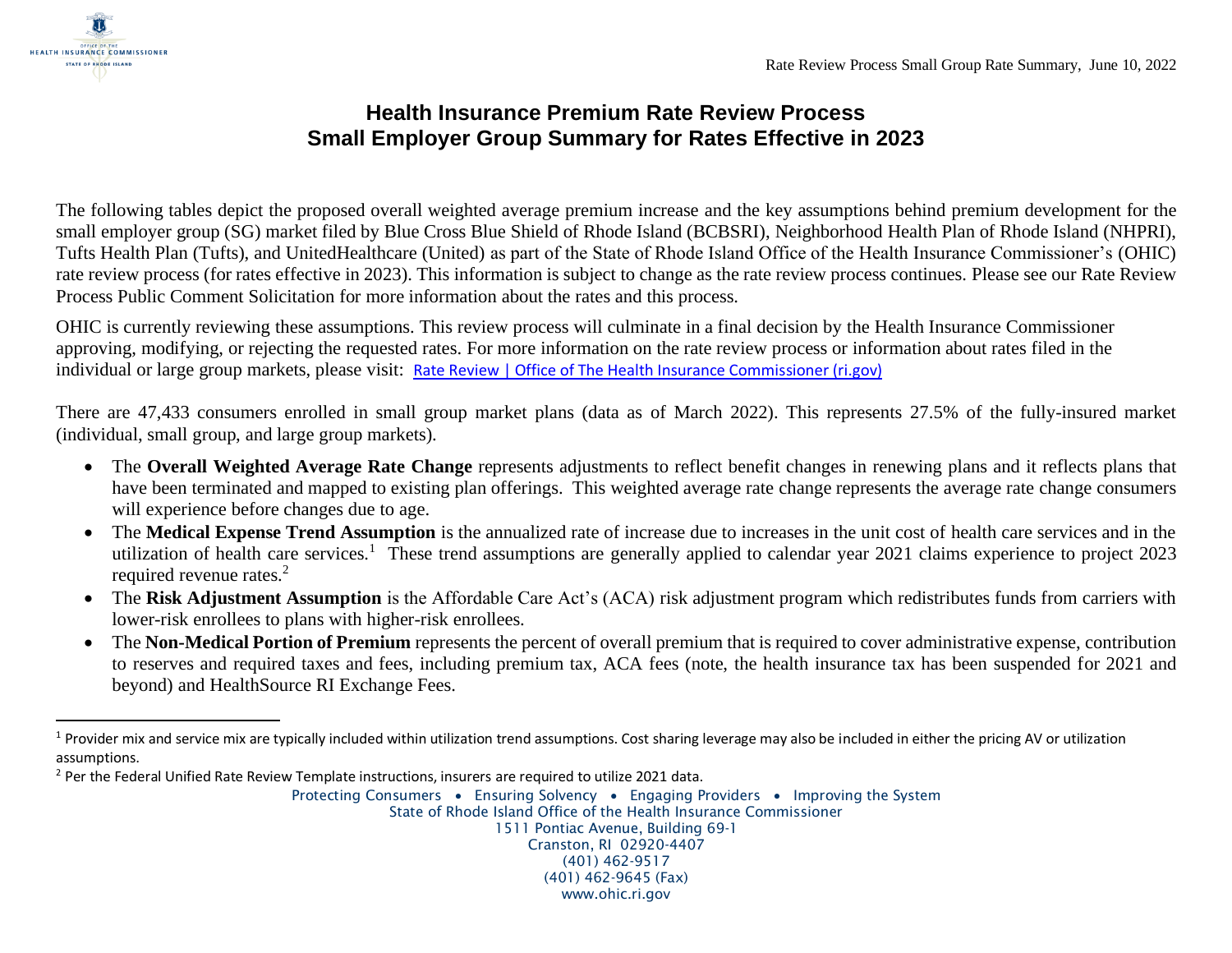• The **Quarterly Effective Date Projection Factor** represents the expected annualized inflation rate for rates charged to small employers renewing at different points during a year. For example, a small employer renewing in January will pay a lower rate than a small employer renewing in December for the same plan because there are fewer months over which they will experience inflation, assuming that the two small employers have a workforce of the same age.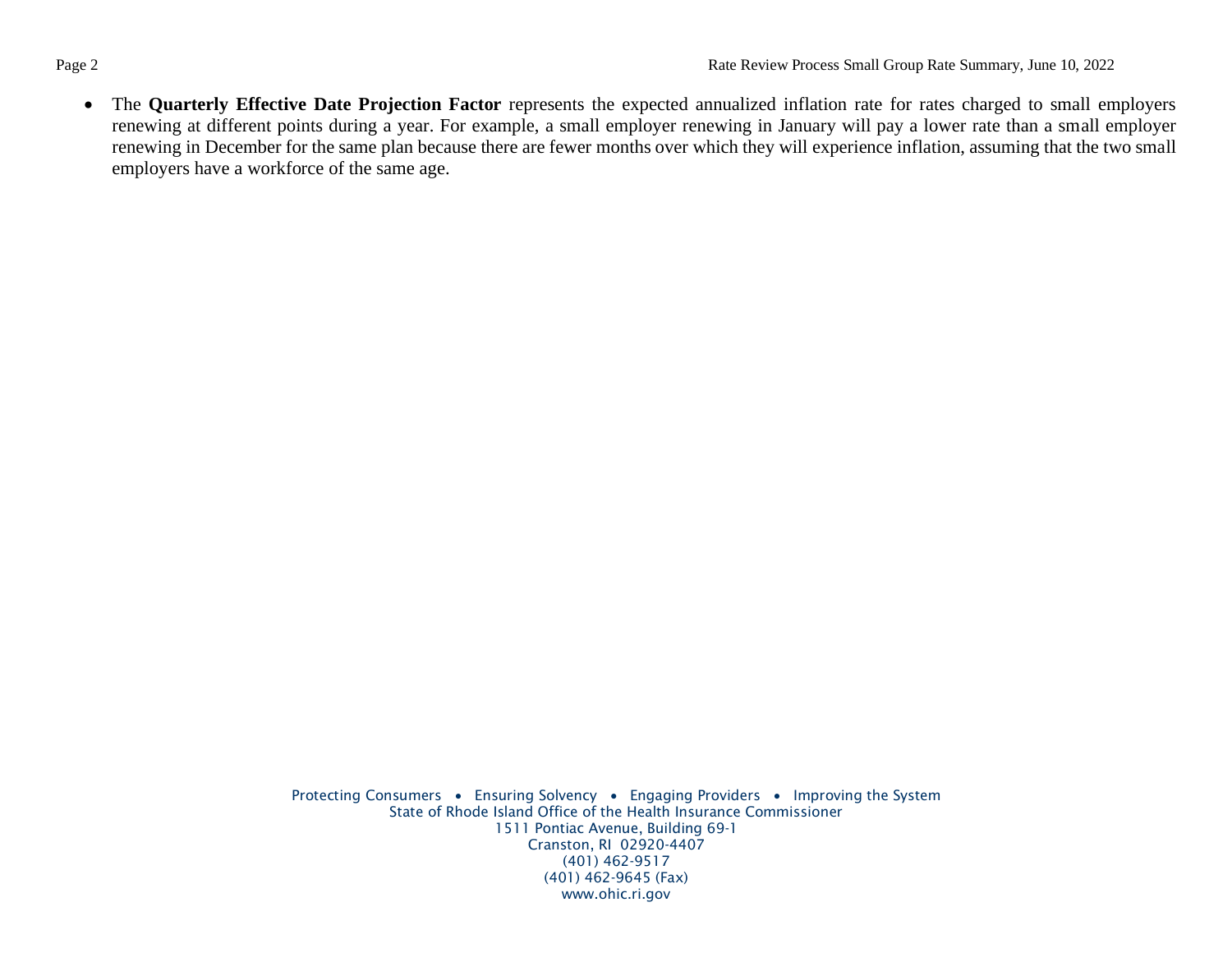## **Small Group Market Summary of Requested 2023 Rates Proposed Rate Change & Key Assumptions Data as of June 10, 2022**

| <b>Average Rate Change</b>                             | <b>BCBSRI</b> | <b>NHPRI</b> | <b>Tufts HMO</b> | <b>Tufts PPO</b> | <b>United HMO</b> | <b>United PPO</b> | TOTAL <sup>3</sup> |
|--------------------------------------------------------|---------------|--------------|------------------|------------------|-------------------|-------------------|--------------------|
| Overall Average Weighted Rate Change for the full year | 11.7%         | 9.3%         | 9.2%             | 10.0%            | 12.3%             | 10.8%             | 11.5%              |
| Enrollment as of 03/31/2022                            | 40,943        | 1,875        | 1.205            | 737              | 606               | 2,067             | 47,433             |
|                                                        |               |              |                  |                  |                   |                   |                    |
| <b>Trend Assumptions</b>                               | <b>BCBSRI</b> | <b>NHPRI</b> | <b>Tufts HMO</b> | <b>Tufts PPO</b> | <b>United HMO</b> | <b>United PPO</b> | TOTAL <sup>4</sup> |
| <b>Hospital Inpatient</b>                              | 6.5%          | 6.1%         | 3.8%             | 3.8%             | 7.7%              | 7.7%              | 6.4%               |
| <b>Hospital Outpatient</b>                             | 10.2%         | 7.7%         | 7.7%             | 7.7%             | 7.0%              | 7.0%              | 9.8%               |
| Professional                                           | 7.9%          | 10.4%        | 7.2%             | 7.2%             | 6.0%              | 6.0%              | 7.9%               |
| <b>Other Medical</b>                                   | 7.9%          | 8.3%         | 5.1%             | 5.1%             | 6.0%              | 6.0%              | 7.7%               |
| Capitation                                             | 0.0%          | 0.0%         | 1.2%             | 1.2%             | 3.7%              | 3.7%              | 0.3%               |
| Prescription Drug                                      | 7.3%          | 10.4%        | 3.8%             | 3.8%             | 8.8%              | 8.8%              | 7.4%               |
| <b>Total Trend</b>                                     | 8.1%          | 8.9%         | 5.9%             | 6.0%             | 6.9%              | 6.9%              | 8.0%               |
|                                                        |               |              |                  |                  |                   |                   |                    |
| Risk Adjustment <sup>5</sup>                           | <b>BCBSRI</b> | <b>NHPRI</b> | <b>Tufts HMO</b> | <b>Tufts PPO</b> | <b>United HMO</b> | <b>United PPO</b> |                    |
| <b>Risk Adjustment Assumption</b>                      | $-0.5%$       | 0.0%         | 2.0%             | 2.0%             | 4.8%              | 4.8%              |                    |
|                                                        |               |              |                  |                  |                   |                   |                    |
| Non Medical Portion of Premium <sup>6</sup>            | <b>BCBSRI</b> | <b>NHPRI</b> | <b>Tufts HMO</b> | <b>Tufts PPO</b> | <b>United HMO</b> | <b>United PPO</b> |                    |
| <b>ACA Fees</b>                                        | 0.1%          | 0.1%         | 0.1%             | 0.0%             | 0.0%              | 0.0%              |                    |
| <b>State Premium Tax</b>                               | 2.0%          | 2.0%         | 2.0%             | 2.0%             | 2.0%              | 2.0%              |                    |
| <b>Contribution to Reserves</b>                        | 1.0%          | 3.0%         | 1.0%             | 1.0%             | 2.0%              | 2.0%              |                    |
| HealthSource RI Assessment                             | 0.4%          | 3.5%         | $0.0\%$          | 0.0%             | 0.0%              | $0.0\%$           |                    |
| <b>All Other Retention</b>                             | 13.4%         | 12.5%        | 12.0%            | 12.0%            | 12.7%             | 12.7%             |                    |
| <b>Total Retention</b>                                 | 16.9%         | 21.1%        | 15.1%            | 15.1%            | 16.7%             | 16.7%             |                    |
|                                                        |               |              |                  |                  |                   |                   |                    |
| <b>Quarterly Projection Factors</b>                    | <b>BCBSRI</b> | <b>NHPRI</b> | <b>Tufts HMO</b> | <b>Tufts PPO</b> | <b>United HMO</b> | <b>United PPO</b> |                    |
| 1Q 2023                                                | 1.000         | 1.000        | 1.000            | 1.000            | 1.000             | 1.000             |                    |
| 2Q 2023                                                | 1.021         | 1.024        | 1.018            | 1.018            | 1.019             | 1.019             |                    |
| 3Q 2023                                                | 1.043         | 1.049        | 1.037            | 1.037            | 1.038             | 1.038             |                    |
| 4Q 2023                                                | 1.064         | 1.074        | 1.056            | 1.056            | 1.057             | 1.057             |                    |